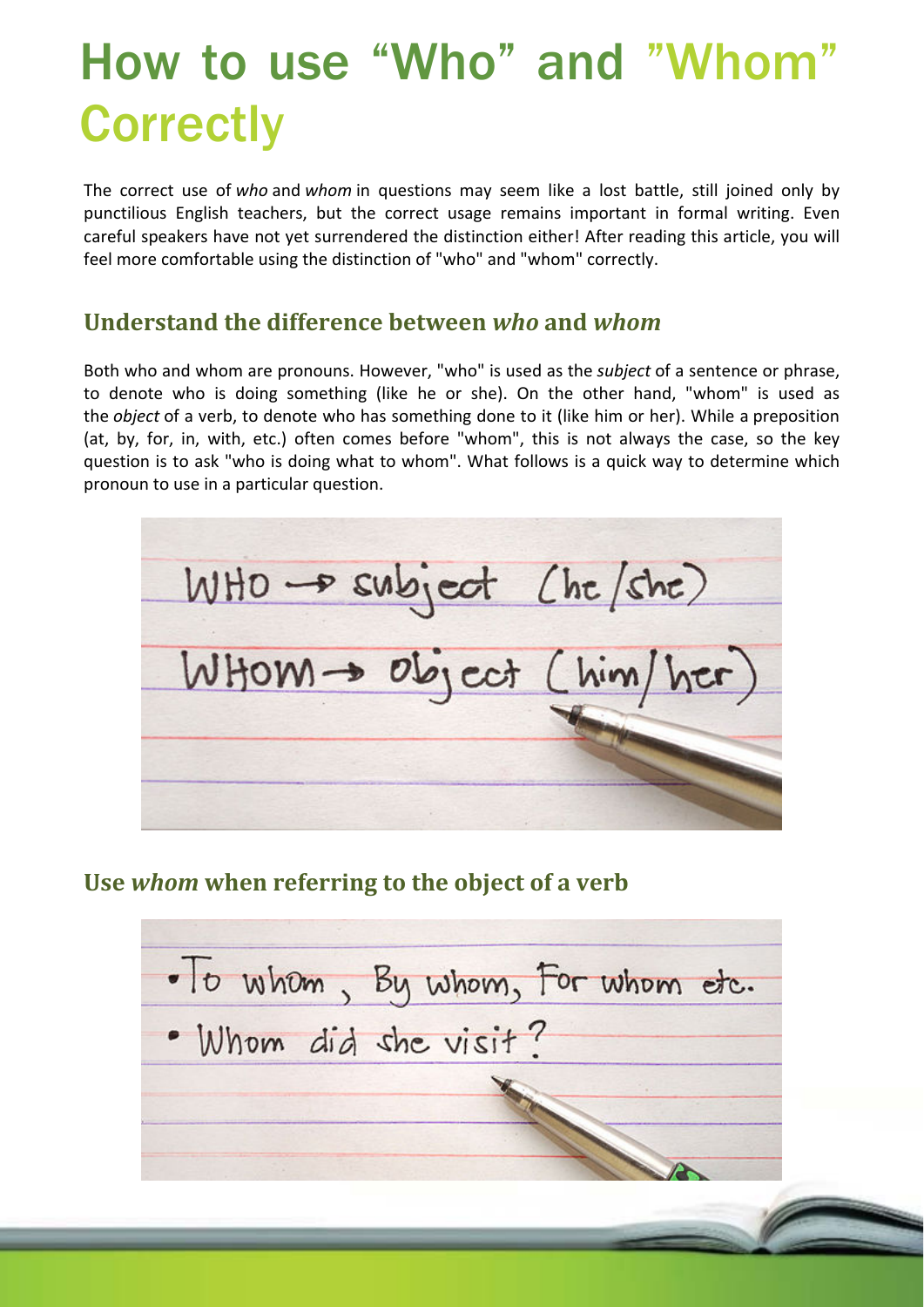- To whom it may concern:
- To whom did you talk today?
- Whom does Sarah love?

#### **Use** *who* **when referring to the subject of a sentence or phrase**

. Who visited you ? ~ She did. . Who stole it? ~ The hooded man did.

- Who brought the paper inside?
- Who talked to you today?
- Who went to dinner?
- Who ate the cake?

#### **Ask yourself if the answer to the question would be** *he* **or** *him*

If you can answer the question with *him*, then use *whom*. It's easy to remember because they both end with "m". If you can answer the question with *he*, then use *who*.

To whom did the prize go ? - It went to him. Who went to the store?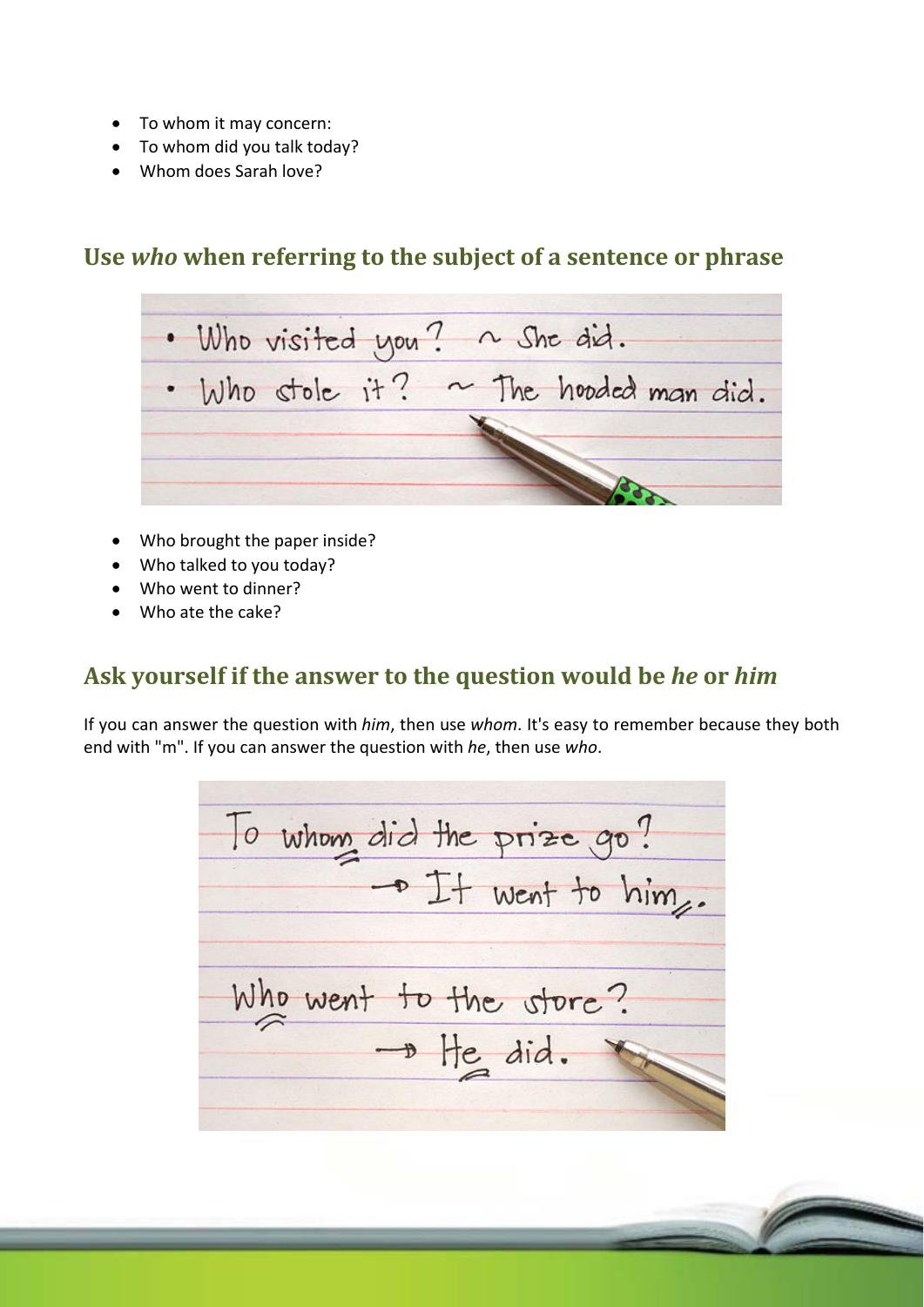- Example: A suitable answer to the question, "To [**who** or **whom**] did the prize go?" is, "It went to him." (It is improper to say "It went to he.") The correct pronoun for the question is *whom*.
- Example: A suitable answer to the question, "[**Who** or **Whom**] went to the store?" is, "He went to the store." (It is improper to say "Him went to the store.") The correct pronoun for the question *who*.

## **When trying to decide whether** *who* **or** *whom* **is correct, simplify the sentence**

Where other words in a complex sentence might throw you off track, simplify the sentence to include just the basic subject, verb, and object. It helps to move the words around in your head to identify the word relationships. For example:

Marie Antoinette... invited people... Whom considered...

- "Marie Antoinette and her ladies‐in‐waiting only invited people to their party [**who** or **whom**] they considered to love parties as much as they did." The simplified mental version becomes: "**whom** they considered."
- "Marie Antoinette prevented her mother from knowing [**who** or **whom**] she invited to the Petit Trianon." The simplified mental version becomes: "[**who** or **whom**] she invited." Then, you could rearrange it again to say: "she invited **whom**", clarifying that she did something to (invited) *whom*.

#### **The distinction between** *who* **and** *whom* **is less important in informal spoken language than it is in formal written language.**

It's possible that the distinction might someday erode away altogether. For now, though, it is important to keep the clear in written language.